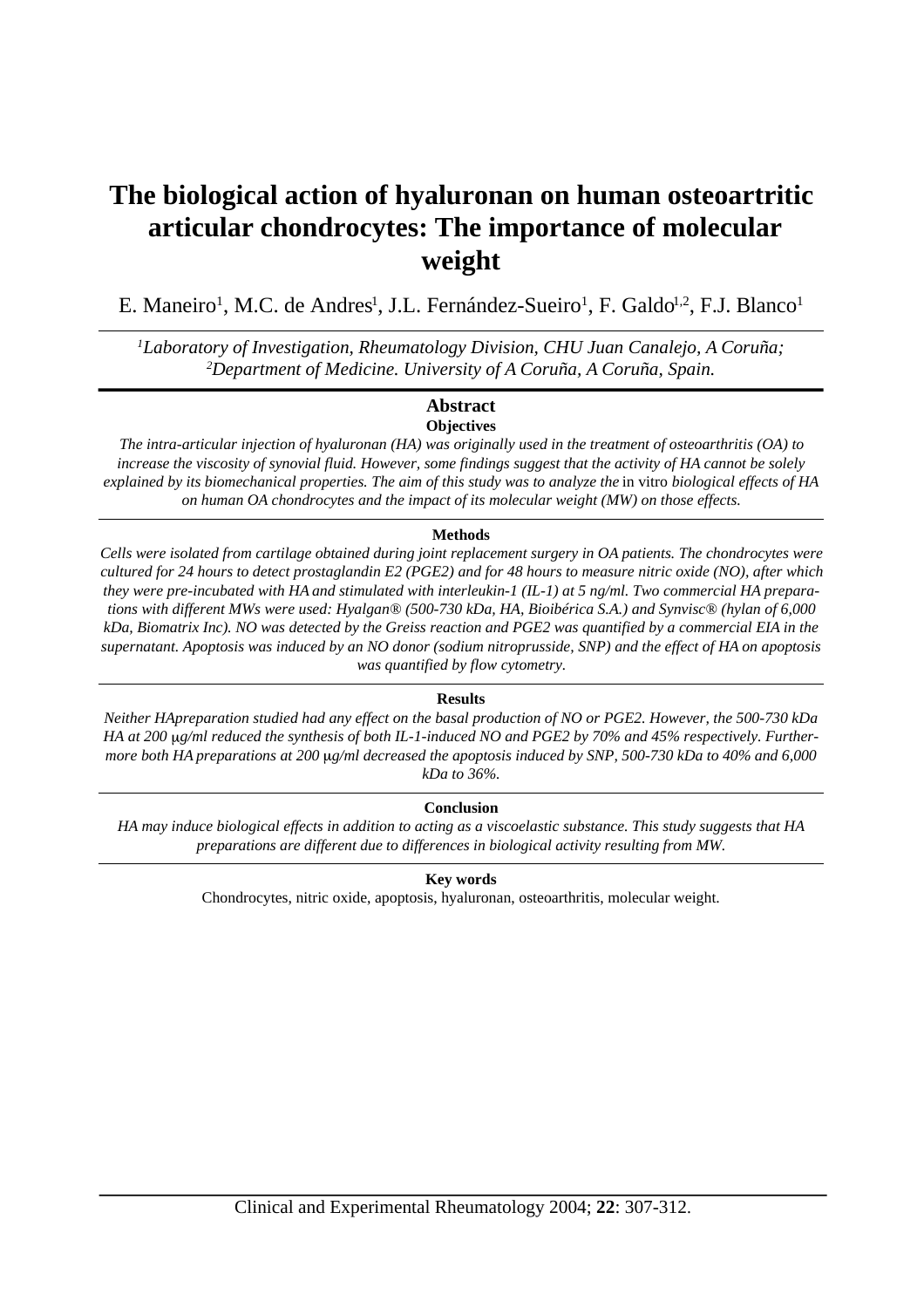*Emilia Maneiro, PhD; María C. de Andres; José L. Fernández-Sueiro, MD; Fausto Galdo, MD; and Francisco J. Blanco, MD. Presented in part at the 2001 OARSI* 

*World Congress, Washington DC, October 2001.* 

*This study was supported by grants from Fondo de Investigacion Sanitaria, Spain (expediente 02/1700), Bioiberica S.A. Barcelona-Spain, and Secretaría Xeral de I+D, Xunta de Galicia (expediente: PGIDIT02SAN91603PR). E. Maneiro was supported by FIS, Programa Investigadores del SNS. M.C. de A n d re s 's work was supported by FIS-Spain: BEFI 02/9012.*

*Please address correspondence to: Dr. Francisco J. Blanco, Laboratorio de Investigación, Servicio de Reumatología, C.H. Universitario Juan Canalejo, C/ Xubias, 84, 15006 A Coruña, Spain. E-mail: fblagar@canalejo.org*

*Received on August 25, 2003; accepted in revised form on February 6, 2004.*

*© Copyright CLINICAL AND EXPERIMEN-TALRHEUMATOLOGY 2004.*

#### **Introduction**

Hyaluronan (HA) is a heteropolysaccharide formed by a variable number of repeating units of D-glucuronic acid and N-acetylglucosamine. It belongs to the glycosaminoglycan family (1). Synoviocytes, fibroblasts and chondrocytes all synthesize HA, which is present in the synovial fluid and the extracellular matrix of cartilage (2, 3). HAis viscoelastic and behaves like a viscous liquid at low shear rates and like an elastic solid at high shear rates.

HA, which was previously thought to play only a structural role in maintaining the architecture of the extracellular matrix (ECM) (4), has a variety of effects on cell migration and proliferation *in vitro* (5). Some of these effects are mediated through cell surface receptors, three of which have been molecularly characterized, namely CD44, CD54 and RHAMM (4, 6). The binding of the HA ligand to its receptor(s) triggers signal transduction events that can direct cell trafficking during physiological and pathological events (4-7). In addition to the cell surface receptors, intracellular HA binding proteins have been described. These observations, together with the reported intracellular location of HA, point to additional novel mechanisms by which HA may regulate cell behavior (4).

In osteoarthritis (OA), the concentration of synovial fluid HA is reduced, the length of the chains are decreased, and the viscoelastic properties of the fluid are compromised (8,9). In the treatment of OA, intra-articular injection of HA is used to reduce joint pain (3,10- 12). The original rationale for the use of this intra-articular injection of HAin OA was to increase the viscosity of the synovial fluid. The observation that the clinical results exceed the life span of the HA exogenously administered into the joint supports the view that effects other than the biomechanical properties of this molecule could explain its therapeutic effectiveness (3, 12).

The cellular effects of HA may explain the carry-over clinical results observed with the intra-articular injection of HA. Some of the reported *in vitro* biological effects of HA are: 1) inhibition of prostaglandin E2 (PGE2) and nitric oxide

(NO) synthesis induced by interleukin-1 (IL-1); 2) protection against proteoglycan depletion; 3) protection against cytotoxicity induced by oxygen-derived free radicals and against apoptosis induced by NO and Fas stimulation; 4) modulation of leukocyte adherence, proliferation, migration and phagocytosis; and 5) suppression of cartilage matrix degradation by fibronectin fragments (3, 13-16).

Recently, it has been recognized that HA fragments (<200 kDa), but not native HA, induce inflammatory gene expression (iNOS, chemokines and IL-8) and activate the transcriptional regulator nuclear factor kappaB (NF-kappaB) (5, 17). These data support the hypothesis that some of the cellular effects of HA fragments are dependent on their molecular weight (MW) (5,11,17,18). Several HA preparations with different MWs (between 500 to 6,000 kDa) have been produced commercially to treat human OA. The significance of the MW of injectable therapeutic HA has not been studied in great detail. The aim of this study was to analyze the importance of the MW of HA on its biological effects. Herein, we report that commercially available HA preparations with different MWs have different biologic effect profiles on human articular chondrocytes.

#### **Materials and methods**

## *Tissue source, chondrocyte isolation and culture*

Human cartilage was obtained from the femoral heads of 9 OA patients undergoing joint replacement surgery, who had macroscopically fibrillated cartilage (mean age  $66.4 \pm 5$  years). Fibrillated as well as normal-appearing cartilage from the OA joints was used for cell isolation. Longitudinal slices of cartilage were cut from tissue and tritured using a scalpel. The cartilage pieces were incubated at  $37^{\circ}$ C with trypsin for 10 minutes, after which the trypsin solution was removed. Collagenase type IV (2mg/ml) (Sigma Chemical Co., St. Louis, MO) was then added and incubated at 37ºC for 12 hours. Human chondrocytes were recovered by centrifugation and counted using a Neubauer haemocytometer. The isolated chondro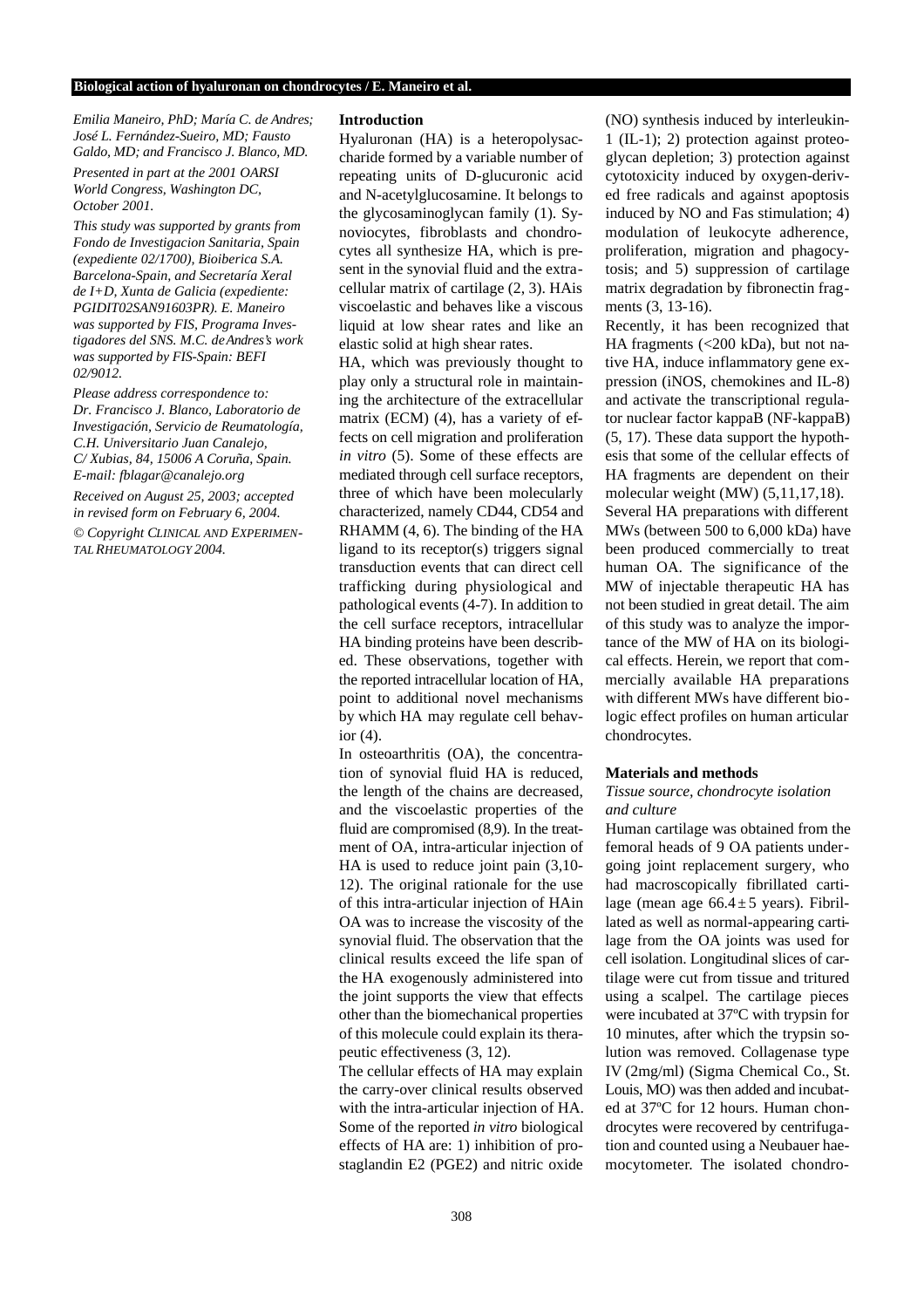cytes  $(4 \times 10^6 \text{ cells})$  were cultured in 162 cm<sup>2</sup> flasks (Costar, Cambridge, MA) in DMEM medium (Life Technologies, Paisley, Scotland, UK) supplemented with 100 U/ml penicillin, 100 μg/ml streptomycin, 1% glutamine and 10% fetal bovine serum (FBS) (Life Technologies). Chondrocytes were incubated at 37ºC in a humidified gas mixture containing 5% CO<sub>2</sub> balanced with air. In order to ensure the chondrocytic phenotype, only high density primary passage cells were used. Cell viability was assessed by trypan blue dye exclusion; stained cells were discarded before carrying out experiments.

## *General experimental procedures*

Chondrocytes were cultured, as described above (19), in DMEM medium supplemented with 100 U/ml penicillin, 100 μg/ml streptomycin, 1% glutamine and 5% FBS with the addition of IL-1 (5ng/ml) and/or HA (10- 200 μg/ml). Two HA preparations with different MWs were used: Hyalgan® (500- 730 kDa, Bioibérica S.A.) and Synvisc ® (6,000kDa, Biomatrix Inc), at 10 μg/ ml; 50 μg/ml; 100 μg/ml; 150 μg/ml and 200 μg/ml.

*NO quantification:* Chondrocytes were plated at 50,000 cells per well in 96 well plates and cultured for 48 hours, after which the culture supernatants were collected for the nitrite measurements. NO formation was detected by  $NO_2^-$  accumulation in the culture supernatants by the Greiss reaction using sodium nitrite as the standard  $(20)$ . Briefly, 50  $\mu$ l of culture supernatant was incubated with 50 μl of 1% sulfanilamide and 0.1% N-1-naphthylethylenediamide dihydrochloride in 5%  $H_3PO_4$  at room temperature for 5 minutes. The optical density was then measured at 570 nm. The unstimulated (basal) and IL-1 stimulated production of NO were quantified in the supernatant.

*Measurement of PGE2 levels:*The conditioned media from chondrocytes at 75,000 cells/well in 96-well plates in 0.1 ml of medium were collected after 24 hours and stored at -80ºC (21). The PGE2 content was measured by an enzyme immunoassay (EIA) (Amersham Pharmacia Biotech), according to the manufacturer's instructions. The sensi-

tivity of the assay was 40 pg/ml. The unstimulated (basal) and IL-1 stimulated production of PGE2 were quantified in the supernatant.

*Analysis of chondrocytic apoptosis:* Apoptosis was induced by a NO donor and the effect of HA on apoptosis was quantified by flow cytometry (22). Briefly, chondrocytes (500,000 cells/well in 6-well plates) were incubated with SNP at 2 mM added to the two HA preparations at different concentrations for 24 hours. Then, cells were fixed in 70% ethanol at 4ºC for 60 minutes, washed and incubated with RNAse (50 µg/ml) and propidium iodide (PI, 100 µg/ml) for 15 minutes at room temperature in the dark, and kept at 4ºC. The resulting PI fluorescence of the nuclei was measured by flow cytometry on a FACScan (Becton and Dickinson, Mountain View, CA) using a 560 nm dichromatic mirror and a 600 nm band pass filter. Data are expressed as the percent of apoptotic (hypodiploid) nuclei.

In each experiment, both HA preparations were tested using cells in triplicate cultures from the same donor; cells from different donors were never pooled. Cells from the same donor were employed to carry out a single experiment to test the effects of both HA preparations on NO or PGE2 synthesis or apoptosis. Six single assays were performed for each parameter studied.

## *Hyaluronan preparations employed*

Hyalgan® is a highly purified preservative-free HA in phosphate buffered saline (PBS; 10 mg/ml) obtained from rooster combs and having a MW of 500-730 kDa. This HA, prepared following the rules approved by the European Pharmacopoeia, was kindly supplied by Bioiberica S.A. (Spain). The other HA used was Synvisc® (hylan G-F 20), a highly purified formulation of rooster comb HA. It is a high MW(6,000 kDa) crosslinked HAmarketed by Biomatrix Inc. in Spain. Solutions of both HApreparations were diluted with PBS to reach the desired working concentrations.

#### *Data analyses*

Results of the effect of HAon basal NO and PGE2 production are expressed as the mean  $\pm$  SEM of six individual experiments. Results of the effect of HA on IL-1-induced NO and PGE2 levels are expressed as a percentage of the levels induced by IL-1 (levels of NO or PGE2 induced by IL-1 + HA/ levels of NO or PGE2 induced by IL-1 x 100). Results of the effect of HA on apoptosis were calculated as follows: % apoptosis induced by SNP+ HA/ % apoptosis induced by SNP x 100. Statistical analyses were performed with the unpaired two-tailed Student's t-test.

## **Results**

## *Effect of HA preparations on inflammatory mediators produced by human articular chondrocytes*

Neither HA preparation modified the basal NO levels (Table I). However, we found differences between the 500-730 kDa HAand the 6,000 kDa HA on NO synthesis induced by IL-1. While the 6,000 kDa HA did not alter the levels of NO produced by IL-1, the 500-730 kDa HA at concentrations higher than 100 µg/ml reduced NO production by 70% (Fig.1). Similar results were obtained when PGE2 synthesis was studied. Neither HA modified the basal synthesis of PGE2 (Table I). However, the 500-730 kDa HAdecreased the levels of PGE2 induced by IL-1 in a dosedependent manner (Fig. 2).

# Effect of HA preparations on chondro-

*cyte apoptosis induced by nitric oxide* Based on our previous findings, SNPat 2 mM was employed to induce chondrocyte apoptosis (23). The NO donor increased apoptosis to a value of  $87 \pm$ 5% after 24 hours (data not shown). However, the incubation of SNP with different concentrations of both HA preparations reduced apoptosis in a dosedependent manner. At 200 µg/ml, the 6,000 kDa HA decreased apoptosis by 36% and the 500-730 kDa HAdecreased apoptosis by 40% (Fig. 3). This effect was significant with respect to the percentage of apoptosis induced by  $SNP(p < 0.05)$ 

#### **Discussion**

This study supports the concept that the MW of HA plays an important role in the biological effects of HA on human OA articular chondrocytes These find-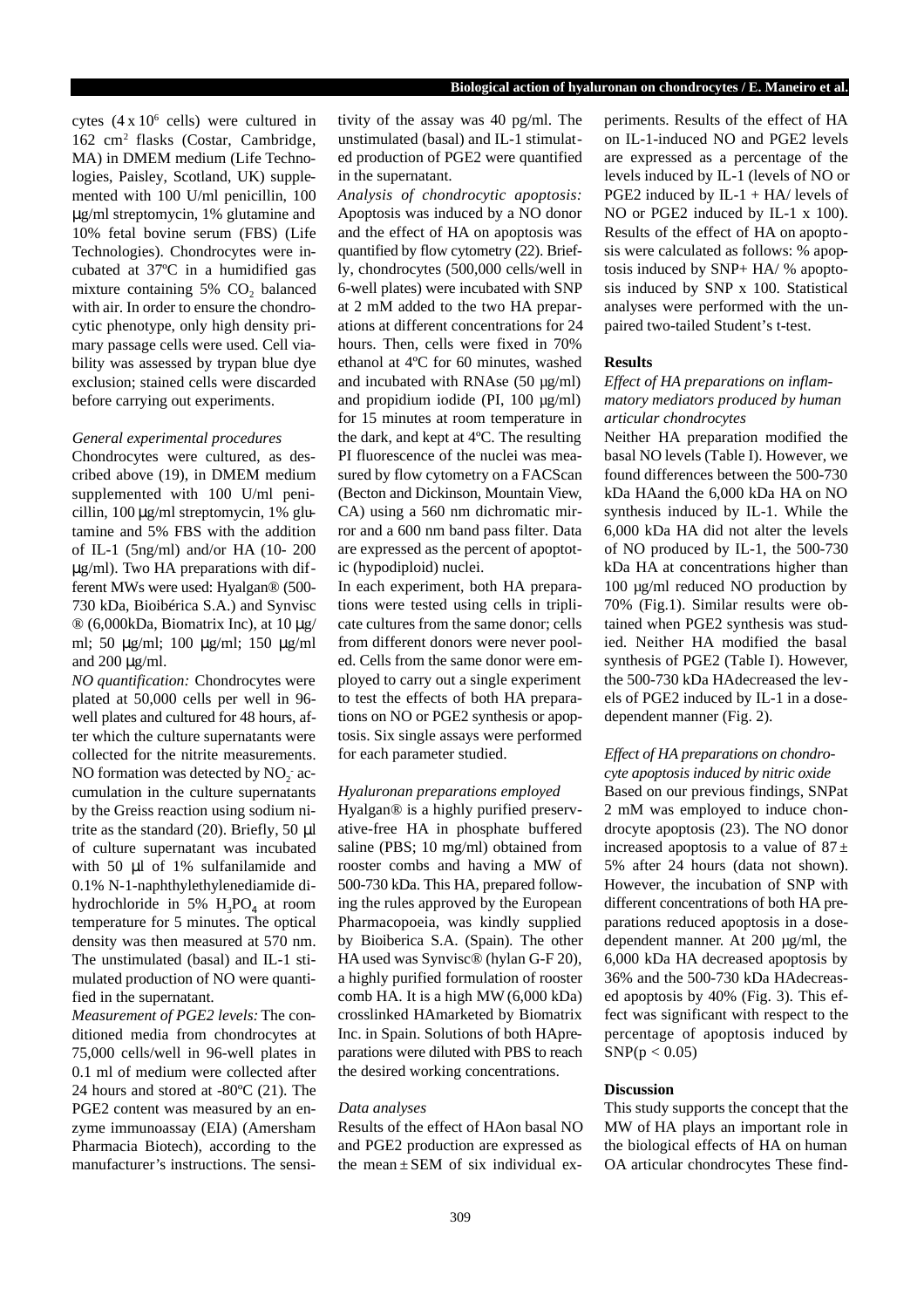| Stimuli                                                                                        | $NO (Mean \pm SD)$<br>(Limoles nitrites)<br>$2.9 \pm 1.1$<br>$124 + 20.5$         |                                                                       | $PGE2$ (Mean $\pm$ SD)<br>(pg/ml)<br>$270 \pm 50.1$<br>$721 \pm 94.3$                    |                                                                                          |
|------------------------------------------------------------------------------------------------|-----------------------------------------------------------------------------------|-----------------------------------------------------------------------|------------------------------------------------------------------------------------------|------------------------------------------------------------------------------------------|
| <b>Basal</b><br>IL-1 $(5 \text{ ng/ml})$                                                       |                                                                                   |                                                                       |                                                                                          |                                                                                          |
|                                                                                                | <b>MW</b><br>570-730 kDa                                                          | <b>MW</b><br>6.000 kDa                                                | <b>MW</b><br>570-730 kDa                                                                 | <b>MW</b><br>6,000 kDa                                                                   |
| $HA10 \mu g/ml$<br>$HA50 \mu g/ml$<br>$HA100 \mu g/ml$<br>$HA150 \mu g/ml$<br>$HA200 \mu g/ml$ | $2.8 \pm 1.2$<br>$3.0 \pm 1.6$<br>$3.3 \pm 1.4$<br>$3.4 \pm 1.5$<br>$3.6 \pm 1.9$ | $3 + 1.3$<br>$2.7 + 1.5$<br>$3 + 1.3$<br>$3.4 + 1.4$<br>$3.6 \pm 1.7$ | $260.5 + 41.2$<br>$283.1 + 43.5$<br>$277.3 \pm 39.9$<br>$281.2 + 40.1$<br>$285.1 + 45.6$ | $284.7 + 44.3$<br>$279.3 + 45.1$<br>$288.4 \pm 47$<br>$290.1 + 48.7$<br>$296.3 \pm 50.5$ |

**Table I.** Effect of hyaluronan on basal synthesis of NO and PGE2.

NO: Nitric oxide; PGE2: Prostaglandin E2; IL-1: Interleukin-1; HA: Hyaluronan; kDa: kilodaltons; MW: molecular weight.



**Fig. 1.** Effect of two HApreparations on IL-1 induced synthesis of NO. OAcells were seeded into the well (50,000 cells/well in a 96-well plate) with 0.1 ml of medium and incubated with IL-1 at 5 ng/ml for 48 hours. Different concentrations (10-200  $\mu$ g/ml) of two HApreparations (500-730 kDa and 6000 kDa) were simultaneously administered. NO was measured in the supernatant by the Greiss reaction. Results are presented as a percentage of the NO levels induced by IL-1 from 6 individual experiments. Hyaluronan of 500-730 kDa, at concentrations higher than 100  $\mu$ g/ml, caused a significant reduction of NO levels compared with  $6,000$  kDa HA( $p < 0.05$ ).

ings are in accordance with other studies reporting that high and low MW HA may exhibit different biological effects on other cells and in tissues other than cartilage (2, 5, 11, 17, 18).

HA has been used in OA therapy for several years (3,10). Characterization of the different commercial preparations of HA revealed a marked difference in MW. For this reason we investigated whether the HA size may be an important contributor to bioactivity with respect to inducing levels of NO, prostaglandins and chondrocyte apoptosis. We chose two commercial preparations of HA: a high MW crosslinked hyaluronan (hylan G-F 20; MW 6,000 kDa)

and a non-crosslinked HA with a MW of 500-730 kDa. Our results showed that neither HA induced NO or PGE2 synthesis, nor chondrocyte apoptosis. However, these HA preparations have different biological activities. The HA of 500-730 kDa, but not of 6,000 kDa, partially decreased the effect of IL-1 on NO and PGE2 synthesis. Furthermore, both HA preparations were able to reduce the apoptosis induced by a donor of NO such as SNP.

Our results are in accordance with studies using large animals with OA, which showed that HA preparations with MWs within the range of 500-1,000 kDa were generally more effective in reducing the indices of synovial inflammation and restoring the rheological properties of SF than HA preparations with  $MW > 2,300$  kDa (24). However, clinical studies of the efficacy of different weight hyaluronan preparations are not easily comparable; the heterogeneity of these studies limits the drawing of definitive conclusions. For example, some authors have reported that intraarticular sodium hyaluronate was an effective and safe treatment for pain in patients with moderate to severe OAof the knee (25). On the other hand, some studies have concluded that compared with lower molecular weight hyaluronic acid, the highest molecular weight hyaluronic acid may be more efficacious in treating knee OA(26).

The exact mechanism accounting for the efficacy of HA has not been fully elucidated. Some studies have shown a direct effect of hylan, the 6000 kDa HA, on the release of mediators and on nociceptor firing rates (27). Recent publications report that 500-730 kDa HA decreases anti-Fas-induced apoptosis in OAchondrocytes (15) and also reduced apoptosis in an animal model (16). This *in vitro* study also shows that the compound exerts an important effect on chondrocyte apoptosis induced by NO, and on NO and PGE2 synthesis. Some of the biological activities of HAmay be mediated by linking its specific receptors (CD44, CD54 or RHAMM) (4).

In our study we cannot exclude the presence of other mechanisms that block chondrocyte apoptosis such as the trapping of NO molecules. We cannot definitively explain why two commercial HA preparations differed in their effects on PGE2 and NO synthesis, but their different MWs and their different capacity to bind to superficial membrane receptors are possible explanations. We cannot exclude the possibility that structural differences between various preparations of HA, including differences in their secondary or tertiary structure and the extent of crosslinking and rheologic properties may contribute to the differences in their biological activity.

In summary, we provide evidence that HAnot only is a viscoelastic substance, but also may induce important biologic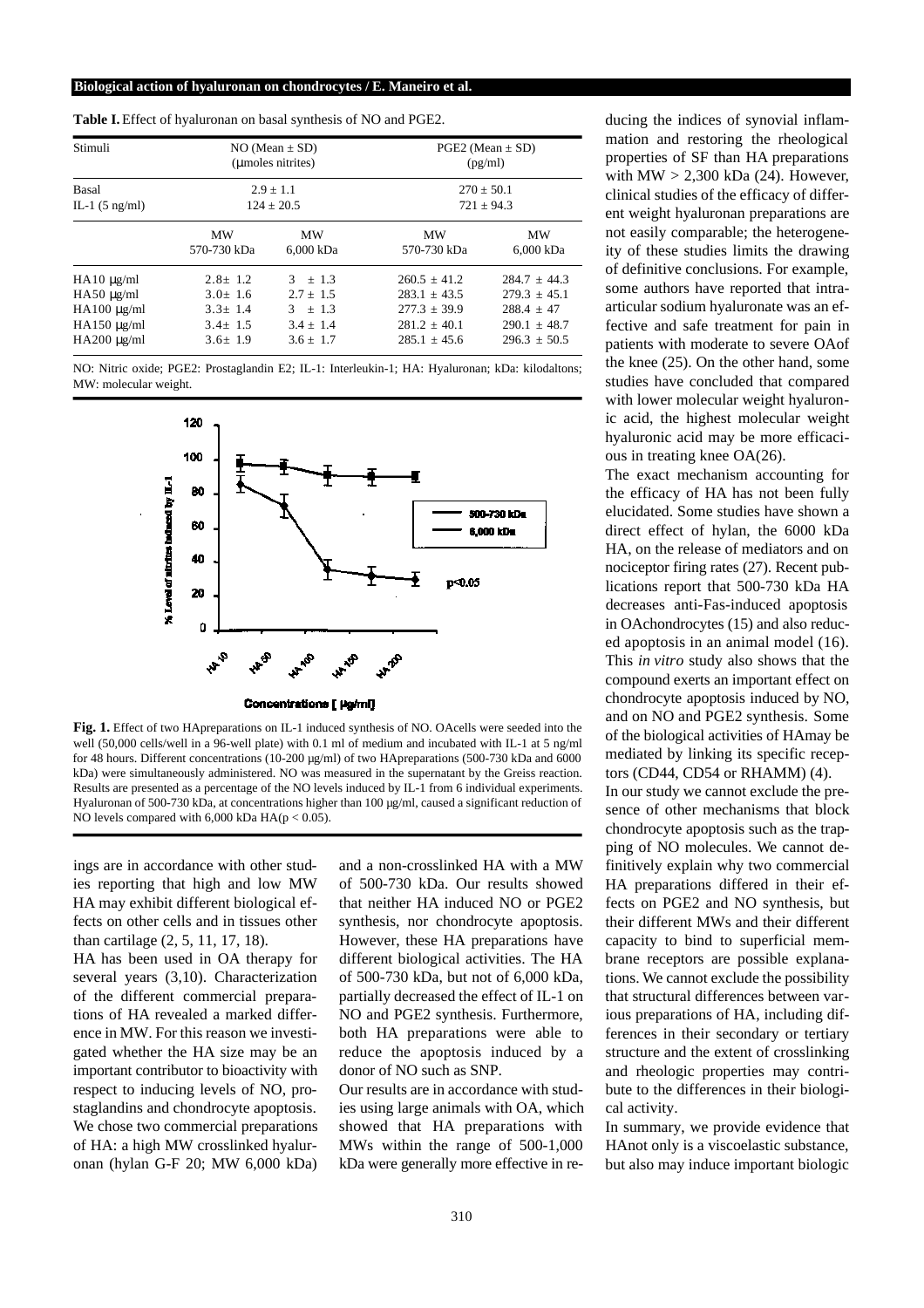#### **Biological action of hyaluronan on chondrocytes / E.Maneiro et al.**



Fig. 2. Effect of two HA preparations on the IL-1 induced synthesis of PGE2. OA cells (75,000) cells/well in a 96-well plate) were incubated with IL-1 at 5 ng/ml for 24 hours. Different concentrations (10-200 µg/ml) of two HApreparations (500-730 kDa and 6000 kDa) were simultaneously administered. The PGE2 content was measured by an enzyme immunoassay. Results are presented as a percentage of the PGE2 levels induced by IL-1 from 6 individual experiments. Hyaluronan of 500-730 kDa, at concentrations higher than 100 µg/ml, caused a significant reduction of PGE2 levels compared with  $6,000$  kDa HA( $p < 0.05$ ).



**Fig. 3.** Effect of two HApreparations on apoptosis induced by sodium nitroprusside (SNP). OAcells were simultaneously incubated with SNPat 2 mM and different concentrations (10-200 µg/ml) of two HApreparations (500-730 kDa and 6000 kDa) for 24 hours. Cells were fixed in 70% ethanol at 4ºC for 60 minutes and stained with propidium iodide (PI, 100 µg/ml). Apoptosis was quantified by flow cytometry on a FACScan. Results are presented as a percentage of the apoptotic cells induced by SNP from 6 individual experiments: % apoptotic cells induced by SNP+ HA/ % apoptotic cells induced by SNPx 100. Both HApreparations reduced the apoptosis in a dose dependent manner. This effect was significant respect to the percentage of apoptosis induced by  $SNP(p<0.05)$ .

e ffects. HA preparations have been grouped as a class; however, this study suggests that HA preparations are different, due to differences in their biologic activity resulting from MW. Whether these results observed *in vitro* can be extrapolated to the clinical setting must be confirmed in future studies.

#### **Acknowledgements**

The authors thank Ms Pilar Cal Purriña for her expert secretarial assistance. The authors express appreciation to Dr. Ramallal and Mrs. Lourdes Sanjurjo, as well as to all members of the Department of Orthopedics and the Tissue Bank of the Complejo Hospitalario Universitario Juan Canalejo for providing cartilage samples.

#### **References**

- 1. JACKSON RL, BUSCH SJ, CARDIN AD: Glycosaminoglycans: molecular properties, protein interactions and role in physiological processes. *Physiol Rev* 1991; 71: 481-538.
- 2. SMITH MM, GOSH P: The synthesis of hyaluronic acid by human synovial fibroblasts is influenced by the nature of the hyaluronate in the extracellular environment. *Rheumatol Int* 1987; 7: 113-22.
- 3. BRANDT KD, SMITH GN JR, SIMON LS: Intrarticular injection of hyaluronan as treatment for knee osteoarthritis; what is the evi-

dence ? *Arthritis Rheum* 2000; 43: 1192-1203.

- 4. ENTWISTLE J, HALL CHL, TURLEY EA: HA receptors: regulators of signaling to the cytoskeleton. *J Cell Bioch* 1996; 61: 569-77.
- 5. MCKEE CM, PENNO MB, COWMAN M *et al*.: Hyaluronan (HA) fragments induce chemokine gene expression in alveolar macrophages. The role of HA size and CD44. *J Clin Invest* 1996; 98: 2403-13.
- 6. POHL M, SAKURAI H, STUART RO, NIGAM SK: Role of hyaluronan and CD44 in *in vitro* branching morphogenesis of ureteric bud cells. *Dev Biol* 2000; 224: 312-25.
- 7. BOURGUIGNON LYW, LOKESHWAR VB, CHEN X, KERRICK WGL: Hyaluronic acidinduced lymphocyte signal transduction and HA receptor (GP85/CD44)-cytoskeleton interaction. *J Immunology* 1993; 151: 6634-44.
- 8. BALAZS EA, WATSON D, DUFF IF, ROSE-MAN S: Hyaluronic acid in synovial fluid. Molecular parameters of hyaluronic acid in normal and arthritis human fluids. *Arthritis Rheum* 1967; 10: 357-76.
- 9. DAHL LB, DAHL IMS, ENGSTROM-LAU-RENT A, GRANATH K: Concentration and molecular weight of sodium hyaluronate in synovial fluid from patients with rheumatoid arthritis and other arthropathies. *Ann Rheum Dis* 1985; 44: 817-22.
- 10. ALTMAN RD, MOSKOWITZ R, and the HY-ALGAN STUDY GROUP: Intra-articular sodium hyaluronate (Hyalgan) in the treatment of patients with osteoarthritis of the knee: a randomized clinical trial. *J Rheumatol* 1998; 25: 2203-12.
- 11. GOTOH S, ONAYA JI, ABE M *et al*.: Effects of the molecular weight of hyaluronic acid and its action mechanisms on experimental joint pain in rats. *Ann Rheum Dis* 1993; 52: 817-22.
- 12. GHOSH P: The role of hyaluronic acid in health and disease: interactions with cells, cartilage and components of the synovial fluid. *Clin Exp Rheumatol* 1994; 12: 75-82.
- 13. YASUI T, ADATSUKA M, TOBETTO K, HAYAISHI M, ANTO T: The effect of hyaluronan on IL-1 induce PGE2 production in human OAsynovial cells. *Agents Actions* 1992; 37: 155-6.
- 14. TOBETTO K, UASUI T, ANDO T: Inhibitory effects of hyaluronan on (14C) arachidonic acid release from labeled human synovial fibroblasts. *Jpn J Pharmacol* 1992; 60: 79-84.
- 15. LISIGNOLI G, GRASSI F, ZINI N *et al*.: Anti-Fas-induced apoptosis in chondrocytes reduced by hyaluronan. *Arthritis Rheum* 2001; 44: 1800-7.
- 16. TAKAHASHI K, HASHIMOTO S, KUBO T, HIRASAWA Y, LOTZ M, AMIEL D: Effect of hyaluronan on chondrocyte apoptosis and nitric oxide production in experimentally induced osteoarthritis. *J Rheumatol* 2000; 27: 1713-20.
- 17. MCKEE CM, LOWESTEIN CJ, HORTON MR *et al*.: Hyaluronan fragments induce nitric-oxide synthase in murine macrophages through a nuclear factor KB-dependent mechanism. *J Biol Chem* 1997;272:8013-18.
- 18. PRESTI D, SCOTT JE: Hyaluronan mediated protective effect against cell damage caused by enzymatically generated hydroxyl radi-